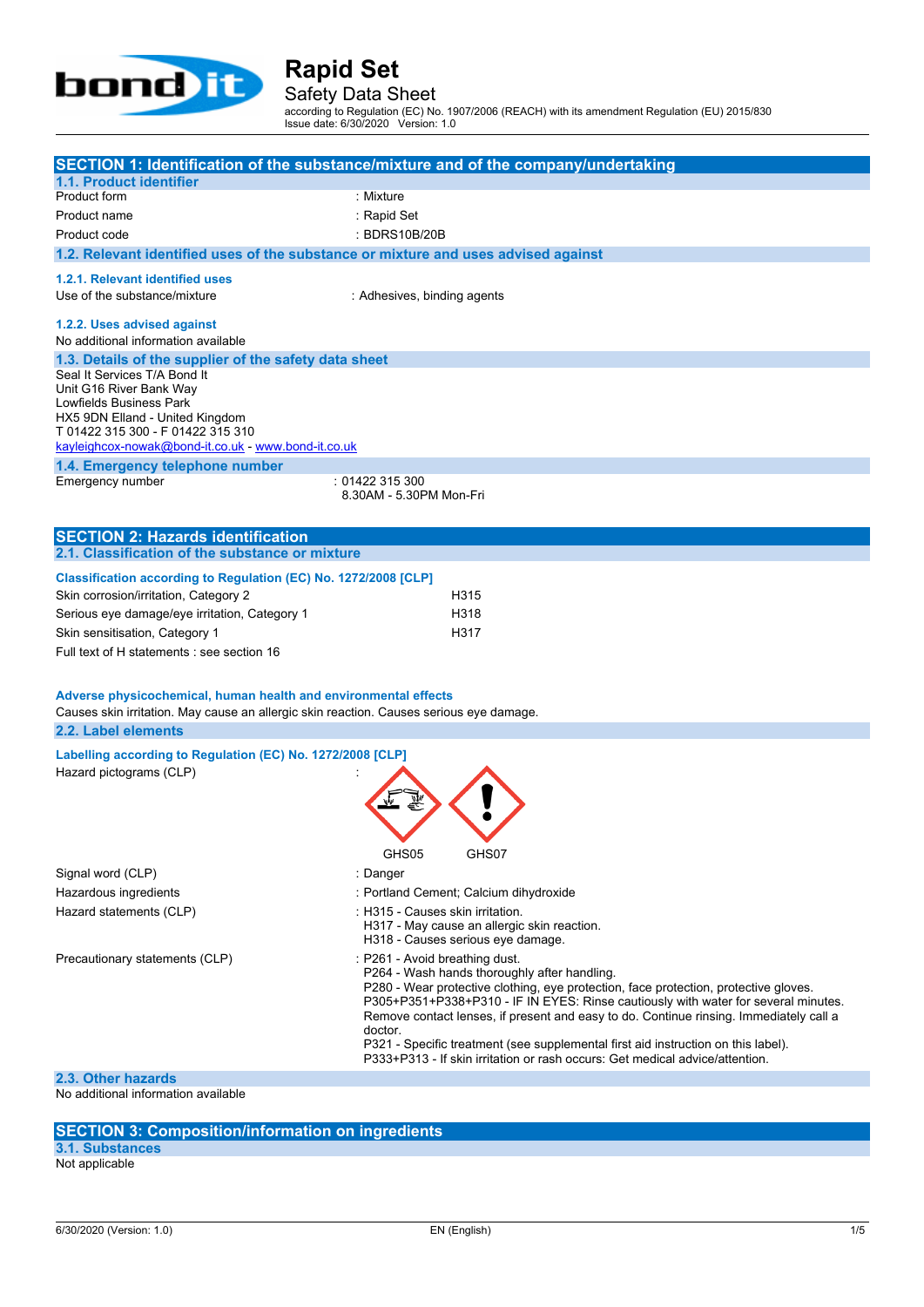## Safety Data Sheet

according to Regulation (EC) No. 1907/2006 (REACH) with its amendment Regulation (EU) 2015/830

### **3.2. Mixtures**

| <b>Name</b>            | <b>Product identifier</b>                  | $\frac{9}{6}$ | <b>Classification according to</b><br><b>Regulation (EC) No.</b><br>1272/2008 [CLP] |
|------------------------|--------------------------------------------|---------------|-------------------------------------------------------------------------------------|
| <b>Portland Cement</b> | (CAS-No.) 65997-15-1<br>(EC-No.) 266-043-4 | $>= 10 - 30$  | Skin Irrit. 2, H315<br>Eye Dam. 1, H318<br>Skin Sens. 1B, H317<br>STOT SE 3, H335   |
| Calcium dihydroxide    | (CAS-No.) 1305-62-0<br>(EC-No.) 215-137-3  | $>= 1 - 10$   | Skin Irrit. 2, H315<br>Eye Dam. 1, H318<br>STOT SE 3, H335                          |

Full text of H-statements: see section 16

| <b>SECTION 4: First aid measures</b>                                            |                                                                                                                                                         |
|---------------------------------------------------------------------------------|---------------------------------------------------------------------------------------------------------------------------------------------------------|
| 4.1. Description of first aid measures                                          |                                                                                                                                                         |
| First-aid measures after inhalation                                             | : Remove person to fresh air and keep comfortable for breathing.                                                                                        |
| First-aid measures after skin contact                                           | : Wash skin with plenty of water. Take off contaminated clothing. If skin irritation or rash<br>occurs: Get medical advice/attention.                   |
| First-aid measures after eye contact                                            | : Rinse cautiously with water for several minutes. Remove contact lenses, if present and<br>easy to do. Continue rinsing. Call a physician immediately. |
| First-aid measures after ingestion                                              | : Call a poison center or a doctor if you feel unwell.                                                                                                  |
| 4.2. Most important symptoms and effects, both acute and delayed                |                                                                                                                                                         |
| Symptoms/effects after skin contact                                             | : Irritation. May cause an allergic skin reaction.                                                                                                      |
| Symptoms/effects after eye contact                                              | : Serious damage to eyes.                                                                                                                               |
| 4.3. Indication of any immediate medical attention and special treatment needed |                                                                                                                                                         |
| Treat symptomatically.                                                          |                                                                                                                                                         |
|                                                                                 |                                                                                                                                                         |
| <b>SECTION 5: Firefighting measures</b>                                         |                                                                                                                                                         |
| 5.1. Extinguishing media                                                        |                                                                                                                                                         |
| Suitable extinguishing media                                                    | : Water spray. Dry powder. Foam.                                                                                                                        |
| 5.2. Special hazards arising from the substance or mixture                      |                                                                                                                                                         |
| Hazardous decomposition products in case of fire                                | : Toxic fumes may be released.                                                                                                                          |
| 5.3. Advice for firefighters                                                    |                                                                                                                                                         |
| Protection during firefighting                                                  | : Do not attempt to take action without suitable protective equipment. Self-contained                                                                   |

| <b>SECTION 6: Accidental release measures</b>                            |                                                                                                                                                                |  |  |  |
|--------------------------------------------------------------------------|----------------------------------------------------------------------------------------------------------------------------------------------------------------|--|--|--|
| 6.1. Personal precautions, protective equipment and emergency procedures |                                                                                                                                                                |  |  |  |
| 6.1.1. For non-emergency personnel                                       |                                                                                                                                                                |  |  |  |
| <b>Emergency procedures</b>                                              | : Ventilate spillage area. Avoid contact with skin and eyes. Avoid breathing<br>dust/fume/gas/mist/vapours/spray.                                              |  |  |  |
| 6.1.2. For emergency responders                                          |                                                                                                                                                                |  |  |  |
| Protective equipment                                                     | : Do not attempt to take action without suitable protective equipment. For further information<br>refer to section 8: "Exposure controls/personal protection". |  |  |  |
| <b>6.2. Environmental precautions</b>                                    |                                                                                                                                                                |  |  |  |
| Avoid release to the environment.                                        |                                                                                                                                                                |  |  |  |
| 6.3. Methods and material for containment and cleaning up                |                                                                                                                                                                |  |  |  |
| Methods for cleaning up                                                  | : Mechanically recover the product.                                                                                                                            |  |  |  |
| Other information                                                        | : Dispose of materials or solid residues at an authorized site.                                                                                                |  |  |  |
| 6.4. Reference to other sections                                         |                                                                                                                                                                |  |  |  |
| For further information refer to section 13.                             |                                                                                                                                                                |  |  |  |

breathing apparatus. Complete protective clothing.

| <b>SECTION 7: Handling and storage</b>                            |                                                                                                                                                                                                                           |
|-------------------------------------------------------------------|---------------------------------------------------------------------------------------------------------------------------------------------------------------------------------------------------------------------------|
| 7.1. Precautions for safe handling                                |                                                                                                                                                                                                                           |
| Precautions for safe handling                                     | : Ensure good ventilation of the work station. Avoid contact with skin and eyes. Wear<br>personal protective equipment. Avoid breathing dust/fume/gas/mist/vapours/spray.                                                 |
| Hygiene measures                                                  | : Wash contaminated clothing before reuse. Contaminated work clothing should not be<br>allowed out of the workplace. Do not eat, drink or smoke when using this product. Always<br>wash hands after handling the product. |
| 7.2. Conditions for safe storage, including any incompatibilities |                                                                                                                                                                                                                           |
| Storage conditions                                                | : Store in a well-ventilated place. Keep cool.                                                                                                                                                                            |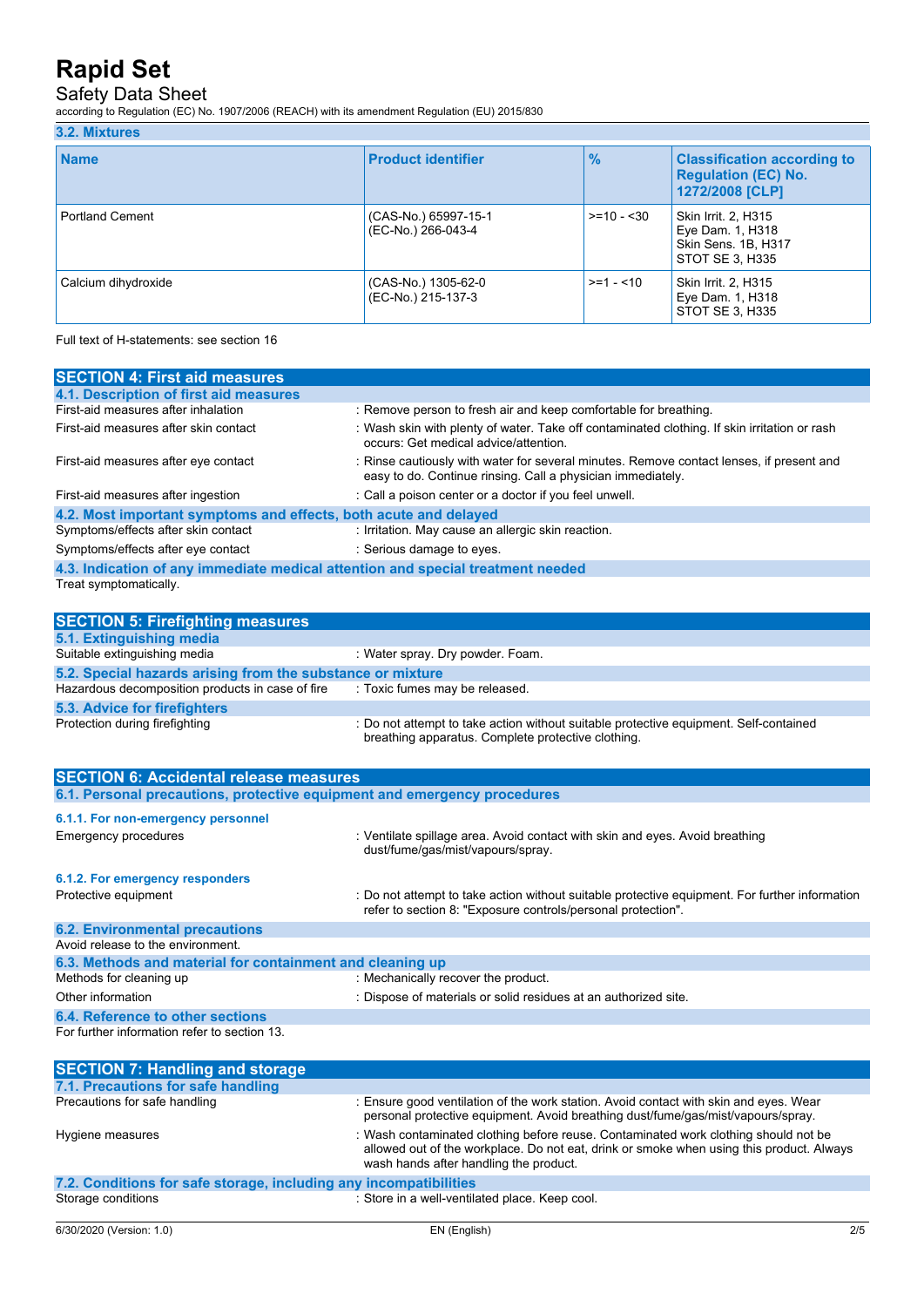## Safety Data Sheet

according to Regulation (EC) No. 1907/2006 (REACH) with its amendment Regulation (EU) 2015/830

## **7.3. Specific end use(s)**

No additional information available

| <b>SECTION 8: Exposure controls/personal protection</b>                  |                            |  |  |
|--------------------------------------------------------------------------|----------------------------|--|--|
| <b>8.1. Control parameters</b>                                           |                            |  |  |
| <b>Portland Cement (65997-15-1)</b>                                      |                            |  |  |
| <b>United Kingdom - Occupational Exposure Limits</b>                     |                            |  |  |
| WEL TWA (mg/m <sup>3</sup> )                                             | 10 mg/m $3$ inhalable dust |  |  |
| Calcium dihydroxide (1305-62-0)                                          |                            |  |  |
| <b>United Kingdom - Occupational Exposure Limits</b>                     |                            |  |  |
| WEL TWA (mg/m <sup>3</sup> )                                             | $5 \text{ mg/m}^3$         |  |  |
| 8.2. Exposure controls                                                   |                            |  |  |
| Appropriate engineering controls:                                        |                            |  |  |
| Ensure good ventilation of the work station.                             |                            |  |  |
| Hand protection:                                                         |                            |  |  |
| Protective gloves                                                        |                            |  |  |
| Eye protection:                                                          |                            |  |  |
| Safety glasses                                                           |                            |  |  |
| Skin and body protection:                                                |                            |  |  |
| Wear suitable protective clothing                                        |                            |  |  |
| <b>Respiratory protection:</b>                                           |                            |  |  |
| In case of insufficient ventilation, wear suitable respiratory equipment |                            |  |  |

**Environmental exposure controls:**

|  | Avoid release to the environment. |  |
|--|-----------------------------------|--|
|  |                                   |  |

| <b>SECTION 9: Physical and chemical properties</b>         |                     |  |  |
|------------------------------------------------------------|---------------------|--|--|
| 9.1. Information on basic physical and chemical properties |                     |  |  |
| Physical state                                             | : Solid             |  |  |
| Appearance                                                 | : Grey powder.      |  |  |
| Colour                                                     | : Grey.             |  |  |
| Odour                                                      | $:$ mild.           |  |  |
| Odour threshold                                            | : No data available |  |  |
| pH                                                         | : No data available |  |  |
| Relative evaporation rate (butylacetate=1)                 | : No data available |  |  |
| Melting point                                              | : No data available |  |  |
| Freezing point                                             | : Not applicable    |  |  |
| Boiling point                                              | : No data available |  |  |
| Flash point                                                | : Not applicable    |  |  |
| Auto-ignition temperature                                  | : Not applicable    |  |  |
| Decomposition temperature                                  | : No data available |  |  |
| Flammability (solid, gas)                                  | : Non flammable.    |  |  |
| Vapour pressure                                            | : No data available |  |  |
| Relative vapour density at 20 °C                           | : No data available |  |  |
| Relative density                                           | $\approx 2.7$       |  |  |
| Solubility                                                 | : No data available |  |  |
| Log Pow                                                    | : No data available |  |  |
| Viscosity, kinematic                                       | : No data available |  |  |
| Viscosity, dynamic                                         | : No data available |  |  |
| <b>Explosive properties</b>                                | : No data available |  |  |
| Oxidising properties                                       | : No data available |  |  |
| <b>Explosive limits</b>                                    | : Not applicable    |  |  |
| 9.2. Other information                                     |                     |  |  |
| No additional information available                        |                     |  |  |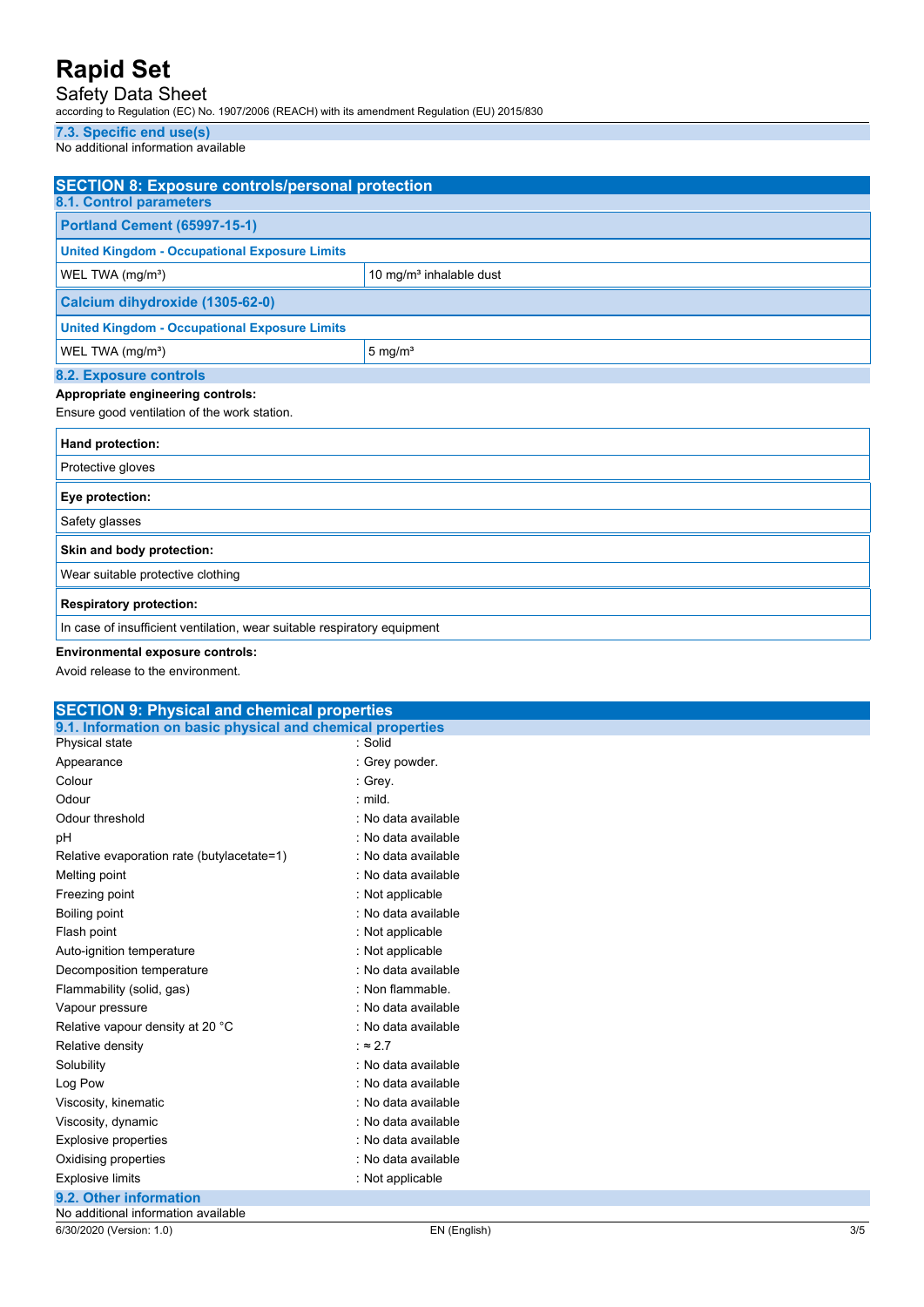## Safety Data Sheet

according to Regulation (EC) No. 1907/2006 (REACH) with its amendment Regulation (EU) 2015/830

| <b>SECTION 10: Stability and reactivity</b>                                                          |
|------------------------------------------------------------------------------------------------------|
| <b>10.1. Reactivity</b>                                                                              |
| The product is non-reactive under normal conditions of use, storage and transport.                   |
| <b>10.2. Chemical stability</b>                                                                      |
| Stable under normal conditions.                                                                      |
| 10.3. Possibility of hazardous reactions                                                             |
| No dangerous reactions known under normal conditions of use.                                         |
| 10.4. Conditions to avoid                                                                            |
| None under recommended storage and handling conditions (see section 7).                              |
| 10.5. Incompatible materials                                                                         |
| No additional information available                                                                  |
| 10.6. Hazardous decomposition products                                                               |
| Under normal conditions of storage and use, hazardous decomposition products should not be produced. |

| <b>SECTION 11: Toxicological information</b>                 |                                                                                                                            |
|--------------------------------------------------------------|----------------------------------------------------------------------------------------------------------------------------|
| 11.1. Information on toxicological effects                   |                                                                                                                            |
| Acute toxicity (oral)                                        | : Not classified                                                                                                           |
| Acute toxicity (dermal)                                      | : Not classified                                                                                                           |
| Acute toxicity (inhalation)                                  | : Not classified                                                                                                           |
| Skin corrosion/irritation                                    | : Causes skin irritation.                                                                                                  |
| Serious eye damage/irritation                                | : Causes serious eye damage.                                                                                               |
| Respiratory or skin sensitisation                            | : May cause an allergic skin reaction.                                                                                     |
| Germ cell mutagenicity                                       | : Not classified                                                                                                           |
| Carcinogenicity                                              | : Not classified                                                                                                           |
| Reproductive toxicity                                        | : Not classified                                                                                                           |
| STOT-single exposure                                         | : Not classified                                                                                                           |
| STOT-repeated exposure                                       | : Not classified                                                                                                           |
| Aspiration hazard                                            | : Not classified                                                                                                           |
|                                                              |                                                                                                                            |
| <b>SECTION 12: Ecological information</b>                    |                                                                                                                            |
| 12.1. Toxicity                                               |                                                                                                                            |
| Ecology - general                                            | : The product is not considered harmful to aquatic organisms nor to cause long-term<br>adverse effects in the environment. |
| Hazardous to the aquatic environment, short-term<br>(acute)  | : Not classified                                                                                                           |
| Hazardous to the aquatic environment, long-term<br>(chronic) | : Not classified                                                                                                           |
| 12.2. Persistence and degradability                          |                                                                                                                            |
| No additional information available                          |                                                                                                                            |
| 12.3. Bioaccumulative potential                              |                                                                                                                            |
| No additional information available                          |                                                                                                                            |
| 12.4. Mobility in soil                                       |                                                                                                                            |
| No additional information available                          |                                                                                                                            |
| 12.5. Results of PBT and vPvB assessment                     |                                                                                                                            |
| No additional information available                          |                                                                                                                            |

**12.6. Other adverse effects** No additional information available

**SECTION 13: Disposal considerations 13.1. Waste treatment methods**

: Dispose of contents/container in accordance with licensed collector's sorting instructions.

| <b>SECTION 14: Transport information</b>         |                |                |                |                |  |
|--------------------------------------------------|----------------|----------------|----------------|----------------|--|
| In accordance with ADR / RID / IMDG / IATA / ADN |                |                |                |                |  |
| <b>ADR</b>                                       | <b>IMDG</b>    | <b>IATA</b>    | <b>ADN</b>     | <b>RID</b>     |  |
| 14.1. UN number                                  |                |                |                |                |  |
| Not applicable                                   | Not applicable | Not applicable | Not applicable | Not applicable |  |
| 14.2. UN proper shipping name                    |                |                |                |                |  |
| Not applicable                                   | Not applicable | Not applicable | Not applicable | Not applicable |  |
|                                                  |                |                |                |                |  |